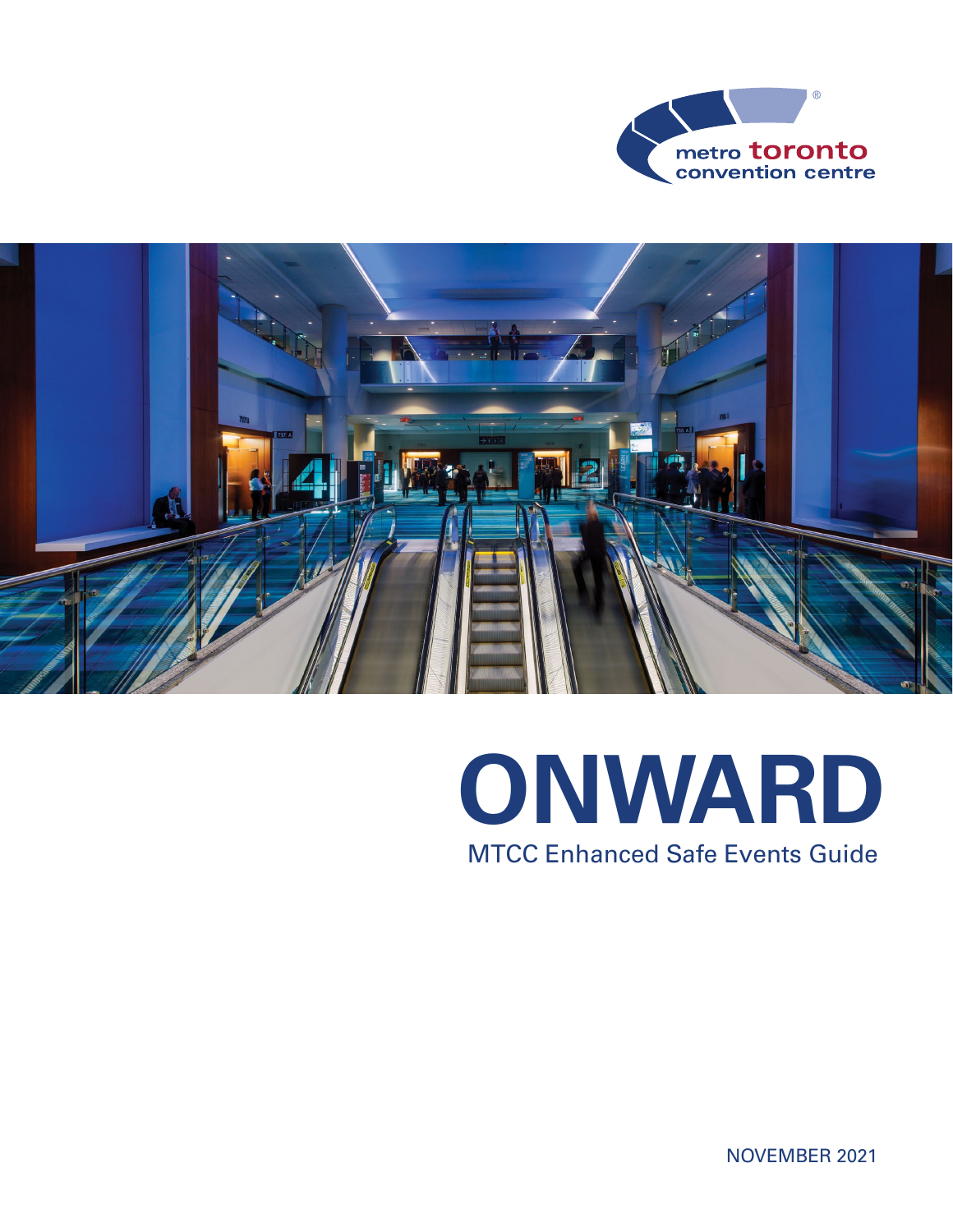# MTCC Enhanced Safe Events Guide **ONWARD**

**At the Metro Toronto Convention Centre (MTCC), our highest priority is the health and safety of all visitors, customers and employees. As an industry leader, we support our customers and work diligently to provide a safe, clean and healthy environment.** 

Our ONWARD guide was developed in consultation with Toronto Public Health and is aligned with the public guidelines provided by the Ministry of Health and the Ministry of Labour Training and Skills Development. It follows new industry guidelines and best practices established by the Tourism Industry Association of Ontario (TIAO) and the Canadian Association of Exposition Management (CAEM). These guidelines incorporate stringent facility operating procedures to safeguard visitors, employees, customers, and your attendees.

Please note that this document will be periodically updated as new information is made available or as health and safety measures are lifted, based on directives from government and public health officials. We are committed to keeping our facility safe, understanding that no one measure is 100% effective.

We are pleased to share that our facility has been awarded a Safe Travels Stamp by the World Travel and Tourism Council. The Safe Travels Stamp is an international symbol designed to allow travellers to recognize companies around the world which have adopted proper health and hygiene standardized protocols – so individuals can experience 'safe travels'.



Our dedication to our community, our customers and our industry remains the same. We are committed to ensuring a secure, safe and healthy future for conventions, the business events industry and our community.

#### Resources:

- **[Toronto Public Health](https://www.toronto.ca/home/covid-19/)**
- [Ontario Ministry of Health](https://www.ontario.ca/page/how-ontario-is-responding-covid-19?_ga=2.5822522.88921136.1605626033-1275757461.1605626033)
- [Ontario Ministry of Labour, Training, and Skills Development](https://www.ontario.ca/page/resources-prevent-covid-19-workplace#section-2)
- [Canadian Association of Exposition Management: Safe Reopening Guidelines](https://caem.ca/covid-19-resources/safe-reopening-guidelines/)
- [Tourism Industry Association of Ontario: Safe Stamp Travel Guidelines](https://www.tiaontario.ca/cpages/covid19)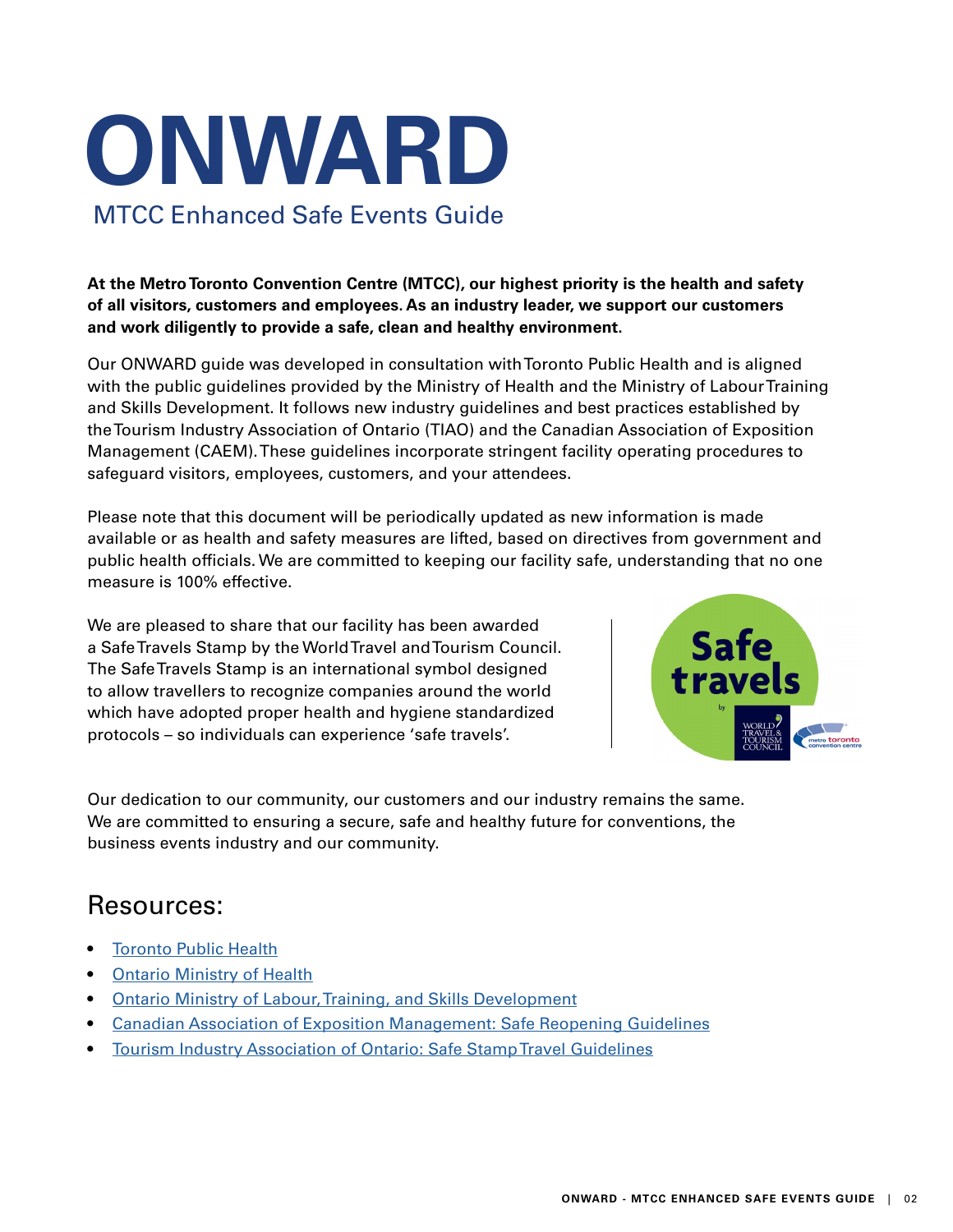# **ONWARD**  CONTENTS

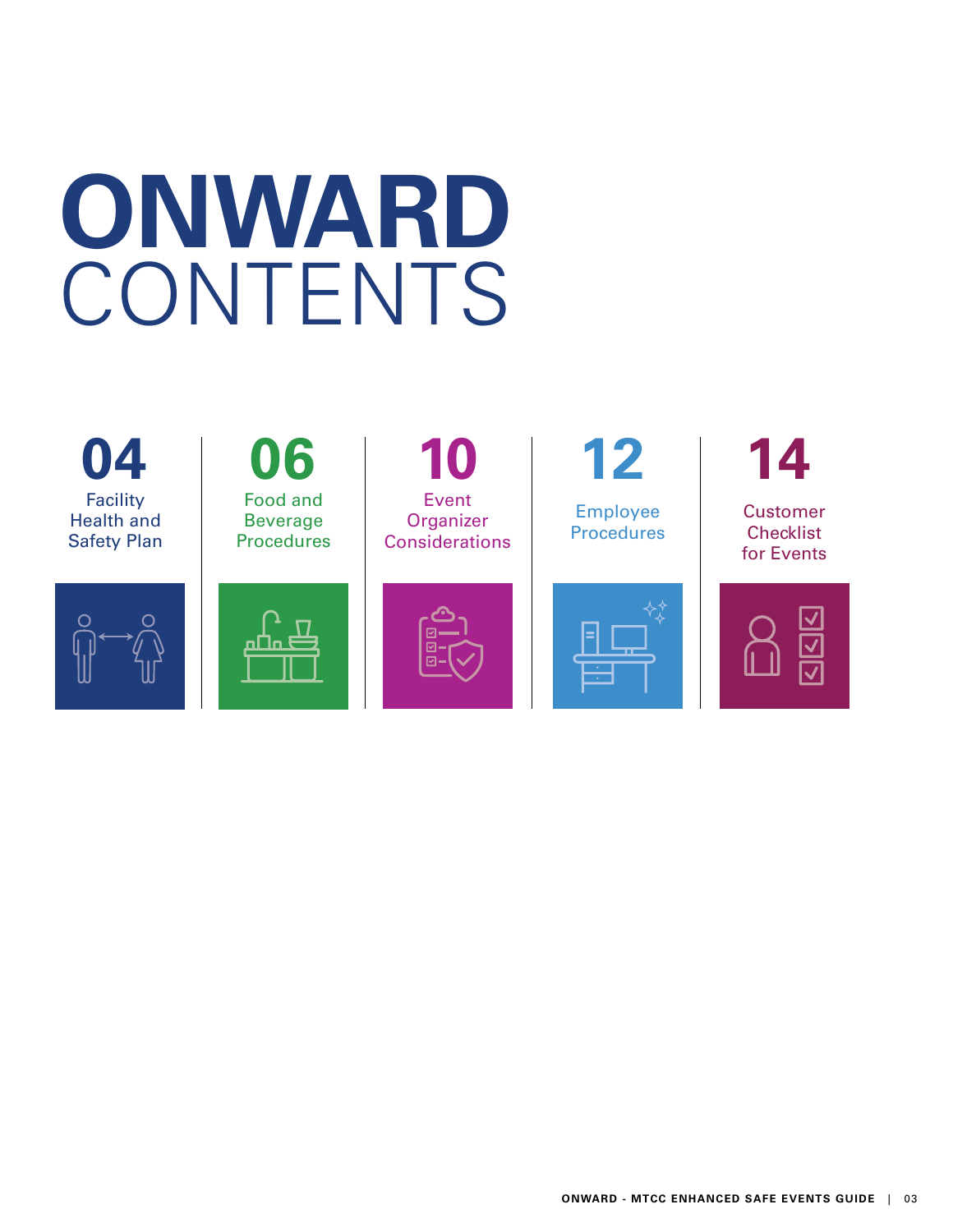## Facility Health And Safety Plan

The following is an outline of additional steps we have taken to create a safe environment for all events as we plan to move forward and help our customers create successful events. Our facility has always operated with very high health and safety standards. Our employees are required to complete SAFE training, which prioritizes safety before they complete any task.



**Visitors will be required to wear a face mask**



**Frequency of cleaning and sanitizing has been increased in all public areas**



**Cleaning products, meet or exceed local, provincial and federal guidelines**

**Visitor Entrances.** Attendees will enter the facility through one main entrance assigned for their event and are subject to screening. As an enhanced safety measure, we require visitors to wear a mask and encourage attendees to use hand sanitizer. Signage is prominently displayed throughout the Centre outlining proper safety protocols, including mask guidelines. Only individuals who are attending an event are permitted entry. Public access or thoroughfare is not permitted.

**Sanitizing High-Touch Areas.** The frequency of cleaning and sanitizing has been increased in all public spaces with an emphasis on high touch point surfaces. These surfaces include but are not limited to counters, desks, elevators and elevator buttons, door handles, public washrooms, ATMs, escalator and stair handrails, push plates, handrails, ramps, telephones, point of sale terminals, tables and chairs. These areas are disinfected using products approved by Health Canada.

**Cleaning Products.** Our facility uses cleaning products that meet or exceed local, provincial and federal guidelines regarding effectiveness against viruses, bacteria and other airborne and blood borne pathogens. We continue to work with our vendors, distribution partners and suppliers to ensure an uninterrupted supply of these cleaning products.

**Hand Sanitizer Stations.** Hand sanitizer stations will be placed throughout the facility at employee entrances, in high contact areas such as entranceways and in other strategic areas throughout the facility. These include reception areas, lobbies, the exhibit hall entrances, and elevator and escalator landings.

**Pre-function Spaces.** To promote safe physical distancing and to avoid congregation, furniture in pre-function areas has been repositioned. Any remaining furniture is sanitized frequently. Bottle refilling stations are available in pre-function spaces. Water drinking fountains are also available and cleaned and sanitized regularly, however personal refillable water bottles are encouraged where possible. To guide attendees through pre-function spaces, stanchions and/or floor decals may be used to direct traffic flow.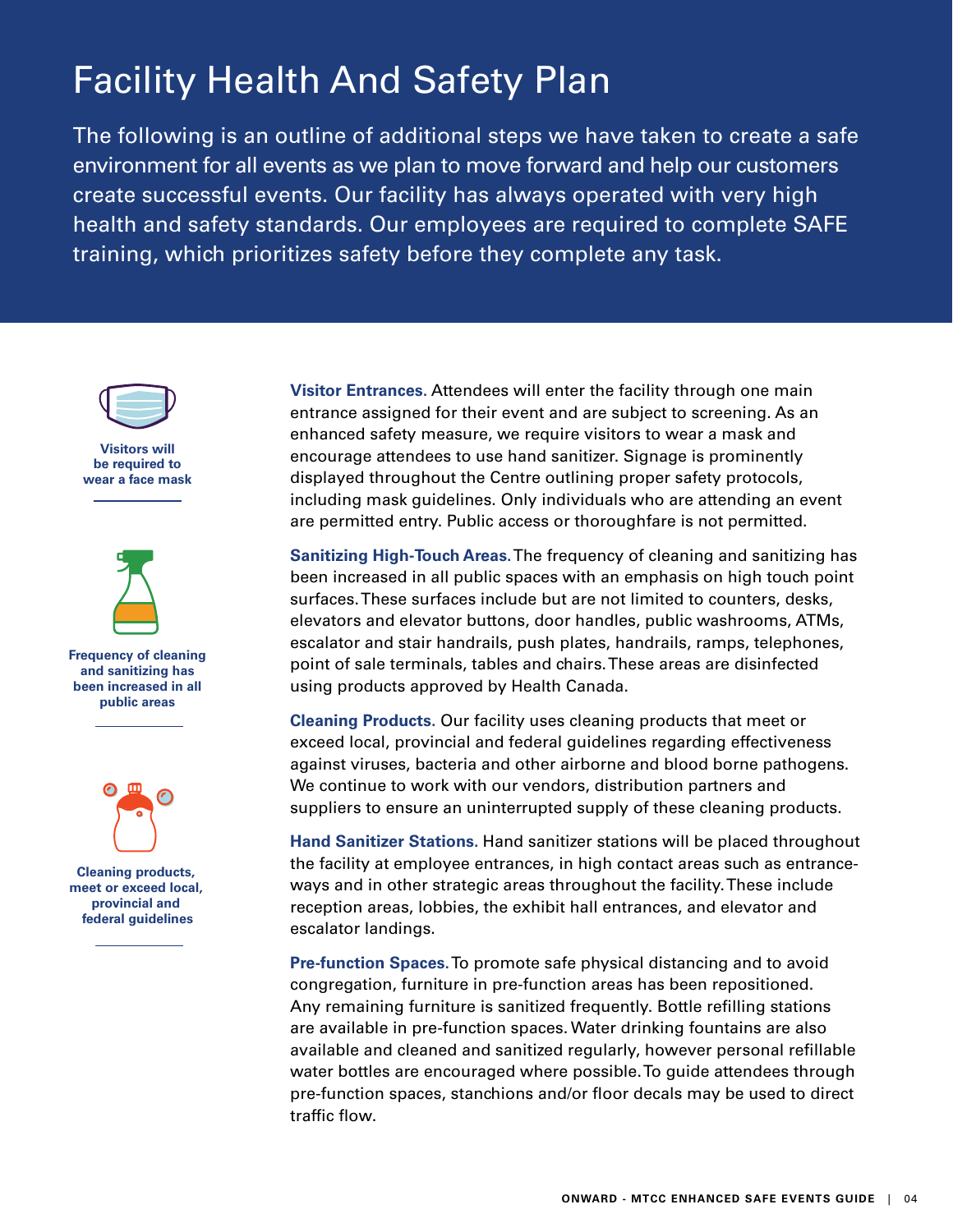**Air Filter and HVAC Cleaning.** We continue to use highly effective air filters in all HVAC systems and have increased the cleaning frequency of the air handling units. The volume of fresh air intake has also increased from a baseline of 20% up to 50%. Running hours for air handling units have been extended to further increase the turnover of fresh air in our facility.

**Washrooms.** There is frequent cleaning and sanitation throughout all washrooms in the facility. This includes the disinfection of door handles, push plates, sink faucets, counters, toilet handles, lids of sanitary napkin disposal containers, soap and paper towel dispenser handles, baby changing stations, and trash receptacles. Posters are displayed in our washrooms to remind visitors of proper hand washing guidelines.

**Equipment.** Shared tools and equipment are sanitized before, during and after each shift or anytime the tools or equipment are transferred to a new employee. This includes phones, radios, computers and other communication devices, payment terminals, kitchen implements, engineering tools, cleaning equipment, keys and all other direct contact items used throughout the Centre.

**Signage.** There are health and hygiene reminders throughout the facility, including instructions on how to wear, handle and dispose of PPE. Digital signage may be used in common areas to reinforce these important messages.

**Back of the House.** The frequency of cleaning and sanitizing has been increased in high traffic back of house areas with an emphasis on the kitchen and food preparations areas, the employee dining room, employee entrances, uniform control room, employee restrooms, loading docks, and offices. Signage is posted throughout the back of house and administrative areas to remind employees about the enhanced sanitation policies and procedures.

**Health Concerns Procedures.** Our security team has been trained on how to respond swiftly and report all presumed cases of COVID-19 by Toronto Public health. Employees conduct daily self assessments prior to entry into the Centre. Employees and visitors who are exhibiting any of the symptoms of COVID-19 while at the property are instructed to immediately notify their manager (employees) or Centre security (visitors). If we are alerted to a presumptive case of COVID-19 at the MTCC, we will work with Toronto Public Health to follow the appropriate actions recommended.

**Parking.** Our parking garage equipment and high touch point areas will be sanitized frequently. Touchless payment is available at parking entry/exit gates. A protective screen has been installed at the north parking office reception desk.

**Retail Spaces.** In coordination with our retail partners and tenants, attendee occupancy limits are enforced to allow for appropriate distancing at our leased retail spaces.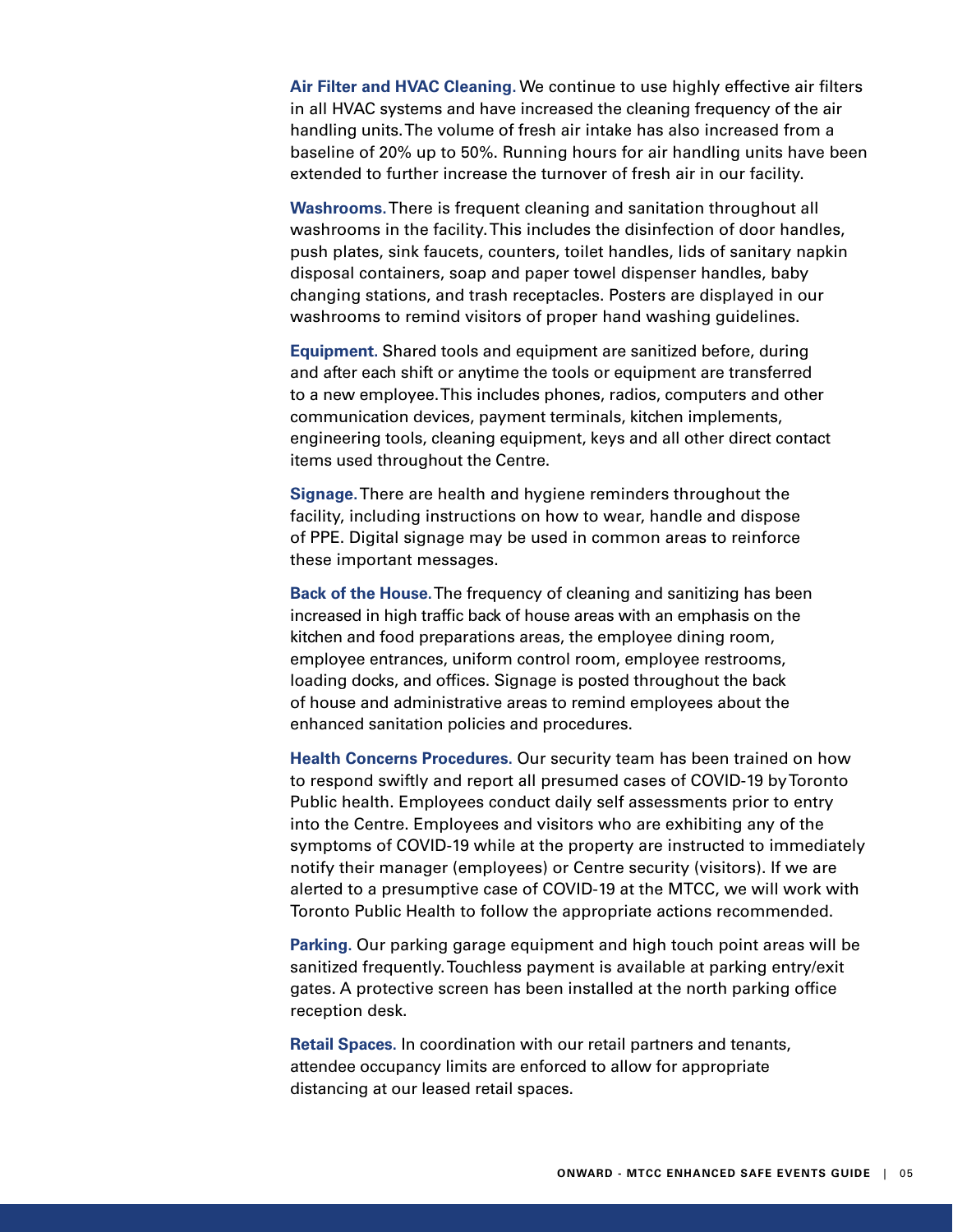## Food and Beverage

The food and beverage operations at the Metro Toronto Convention Centre have always achieved the highest health, hygiene and sanitation standards in the hospitality industry. These unique times have demanded significant research, exploration and collaboration in redesigning enhanced culinary and safe service protocols.

As industry leaders our expert team of culinary and service professionals have worked diligently to deliver a food and beverage experience that exceeds the needs and challenges of the changing environment. Flexible, progressive and customized food and beverage service plans tailored to each individual client program will ensure the safest dining experience for everyone.

In consultation with Toronto Public Health, the Province of Ontario, and recognized partners throughout the hospitality industry, the following outlines best practices to ensure guests, attendees and our team members remain safe at all times while in our care. These food and beverage operating protocols have undergone significant scrutiny and industry examination and they continue to evolve as best practices are refined and applied.

The Centre continues to support agriculture through our local food and wine procurement program. We remain committed to repurpose unused food and distributing meals to many of Toronto's most vulnerable communities. These initiatives have never been more important.



#### **Service Standards**

- All food & beverage employees receive updated comprehensive accredited health and sanitation safe food handling and service retraining, as approved and provided by the City of Toronto Public Health Department and the Ontario Ministry of Health to ensure all employees have the skills and education necessary to protect themselves and our guests.
- Training for all food & beverage staff on how to properly use and dispose of all authorized PPE equipment is mandatory.
- All kitchen, stewarding and service areas, front and back of house receive accredited deep cleaning treatment.
- Production and service models have been redesigned to isolate service functions and minimize staff transit throughout the facility, between buildings and events.
- Hand washing and/or touchless hand sanitizer stations are positioned at every entrance and exit to each culinary and service work area to ensure constant hand hygiene along with touchless trash receptacles.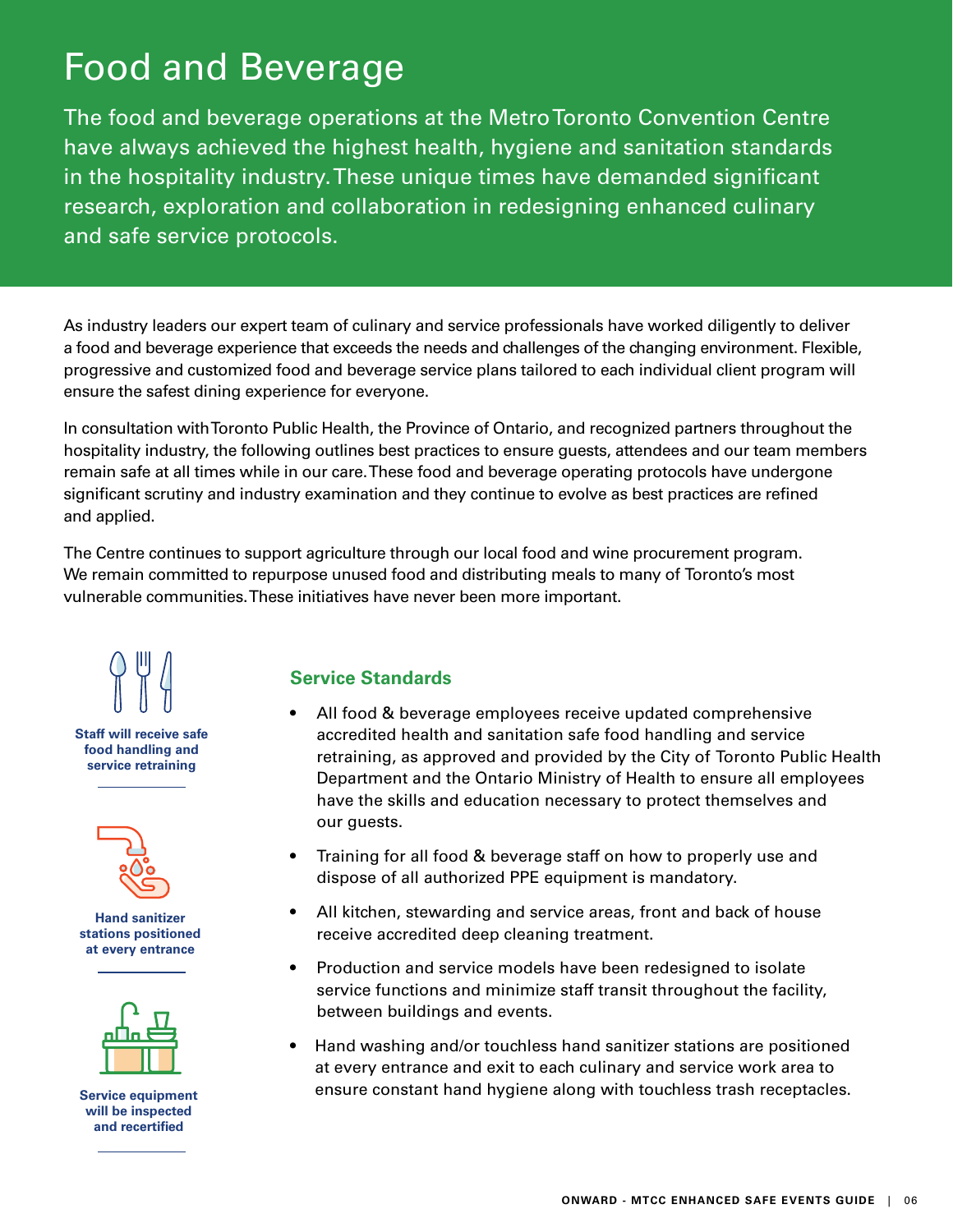- Updated safe hygiene instructional signage posted throughout back of house areas directing staff of all current sanitation practices, as well as proper use and disposal of all authorized PPE.
- All cooking, cleaning, disinfecting and service equipment is inspected and recertified as required to ensure optimal safe service levels.

#### **Back of House**

- Approved local and provincial PPE is to be worn by all employees at all times based on their role and responsibilities.
- Employees are provided with all required PPE equipment at the beginning of each shift. Cleaning, sanitation and/or disposal of all PPE equipment will be administered by the centre.
- Frequently touched objects and surfaces in all prep and service areas are thoroughly cleaned and disinfected frequently.
- Culinary, stewarding and service work areas are deep cleaned and thoroughly sanitized daily including all high traffic back of house areas, employee meal rooms, staff entrance, uniform control rooms and employee restrooms.
- China, cutlery, service utensils, glassware and all service equipment are sealed from contaminants once cleaned, safely ready for transit and next use.
- Shared kitchen and service equipment will be replaced and sanitized after each use during shifts including anytime equipment is transferred to a new employee.
- Kitchen, stewarding and banquet service areas are restricted to only staff assigned to each work area.
- Food & beverage production and service teams will not enter other work areas for equipment, supplies or transit.
- Under supervision all staff are required to thoroughly wash their hands between each change of task/activity or before moving to a new work station/area.
- Kitchen, stewarding and banquet service areas assigned trained dedicated safety and sanitation officers to ensure all enhanced PPE use, cleaning, disinfecting and physical distancing protocols are followed at all times.
- Each food & beverage service department and teams will conduct pre-shift briefings, reiterating and defining all safe food handling, cleaning, disinfecting, PPE use and hygiene protocols.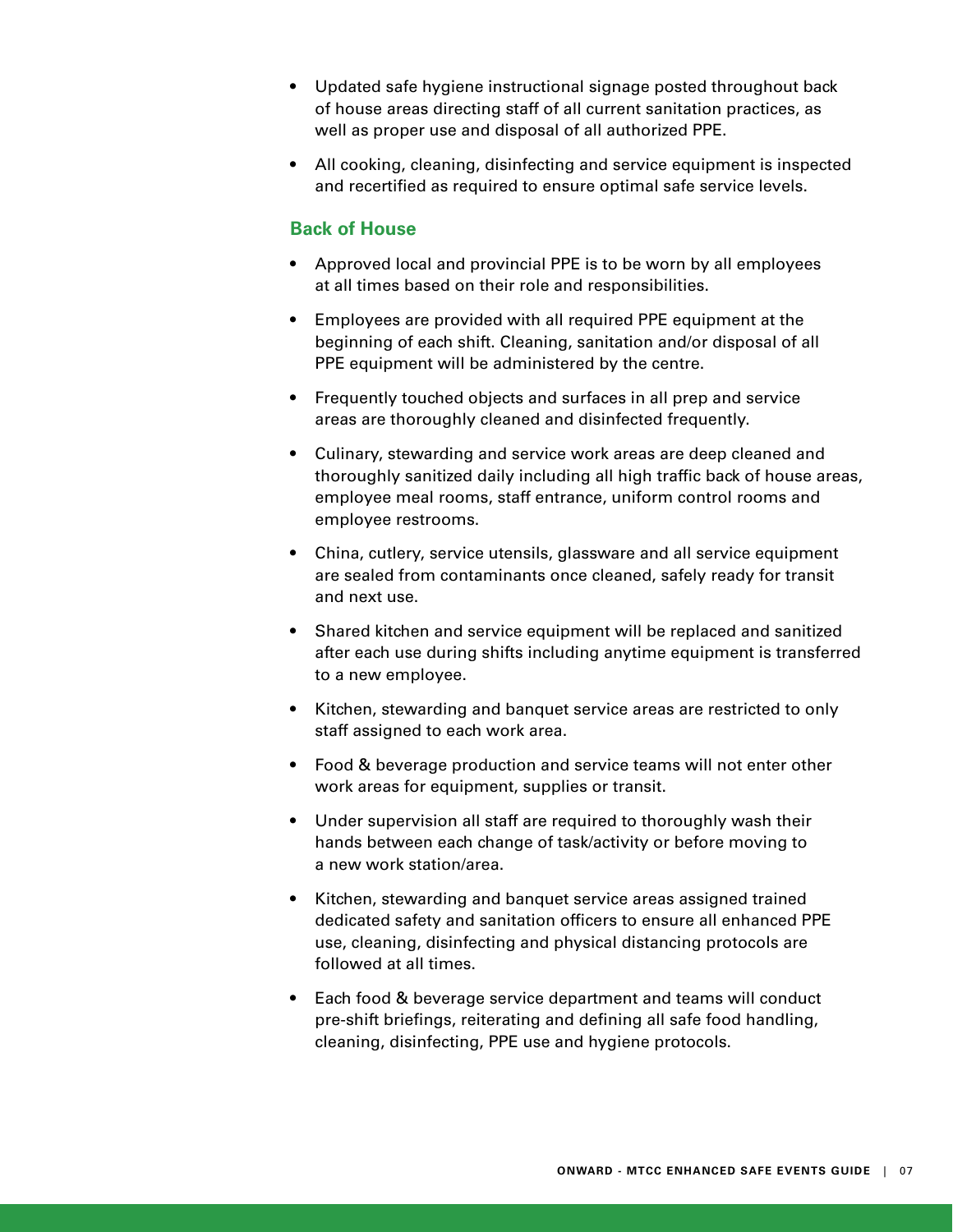#### **The Attendee Experience**

- All food & beverage services will fully comply with City of Toronto Public Health and Ministry of Health agencies guidance and direction on safe service practices and physical distancing measures.
- Food & beverage service areas where attendees may be required to queue are clearly marked for appropriate physical distancing, supervised and directed by management and staff.
- Multiple touchless hand sanitizer stations placed at the entry points to all food & beverage service areas.
- Self-serve food and beverage stations such as buffets, beverage & break stations, and Chef attended food stations have been redesigned to provide for touchless, staff serviced food stations.
- Plated menus have been engineered to create simplicity, confidence in the menu selection process and safe service delivery.
- Modifications to all shared table service items such as salt & pepper, bread baskets, water jugs and wine bottles will be tailored to execute safe service.
- Sustainable pre-packaged single-use cutlery and napkins, silverware are provided in linen rollups when required.
- Meal room service, cleaning and reset times are scheduled to provide for adequate safe service, cleaning, disinfecting and room flips.
- Bar service is custom curated to follow safe service practices, physical distancing measures and effective queue management.
- All bars and equipment will be sanitized prior to each use and set with sanitizing stations.

#### **Retail Food & Beverage Services – At The Café**

- Redesign of queue management at retail food outlets to ensure beverage and food pick-up areas support physical distancing.
- Convert all grab & go offerings to touchless serve & go, supported by service staff.
- Self-serve condiment stations replaced with pre-packaged compostable or recyclable cutlery, napkins and condiments.
- Regulating the numbers of customers who enter a retail unit to avoid overcrowding.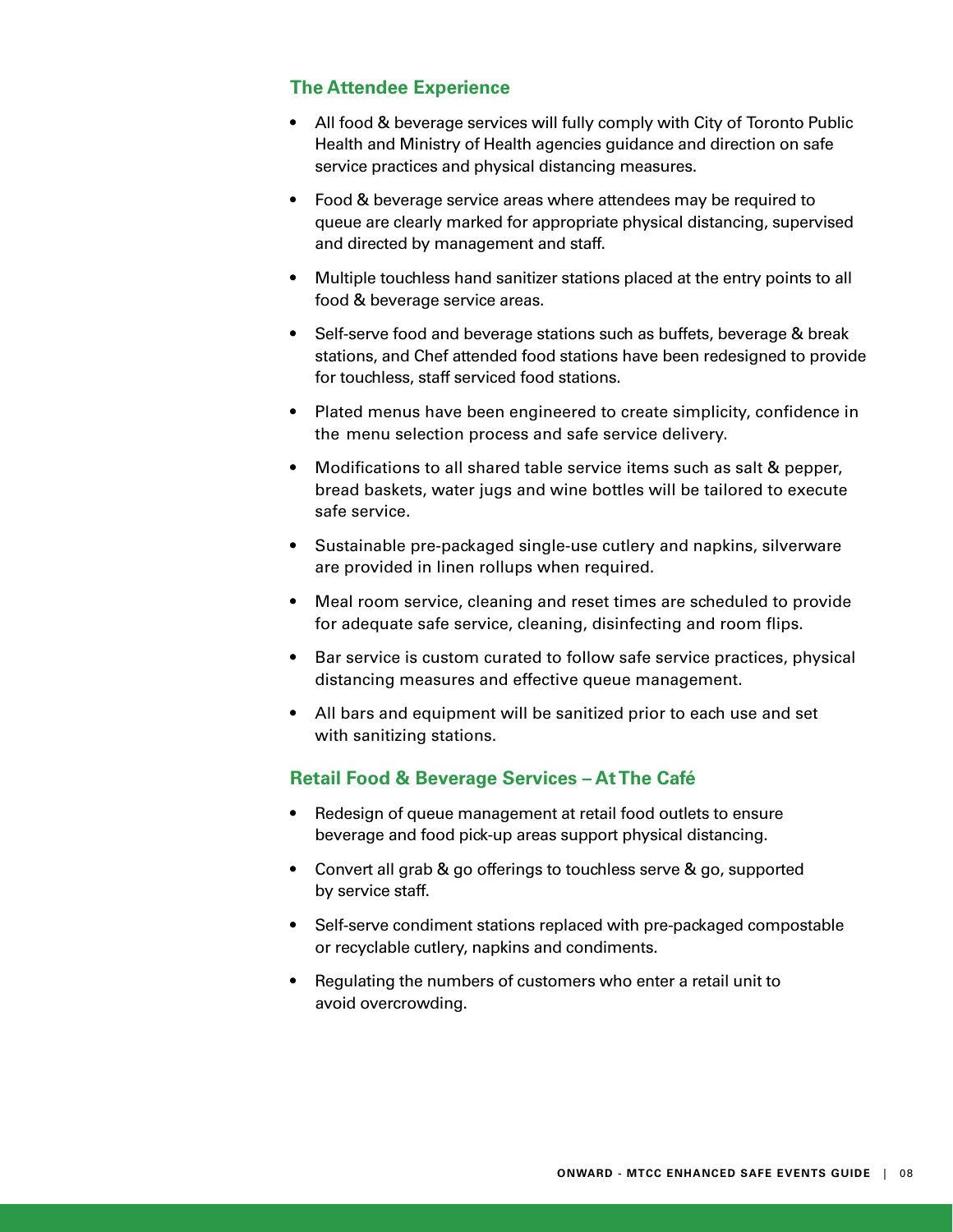- Cashless payments.
- Online pre-ordered custom menu selections for pre-payed touchless attendee pick-up.
- Additional service and pick-up locations based on group size.
- Plexiglas screens will be used at cash registers and counters.
- No open displays or unwrapped food and beverage products offered from self-service counters.
- All service areas and frequently touched services cleaned and sanitized as required, at minimum every 20 minutes.
- Multiple touchless hand sanitizer stations placed at the entry and exit points at each retail service area.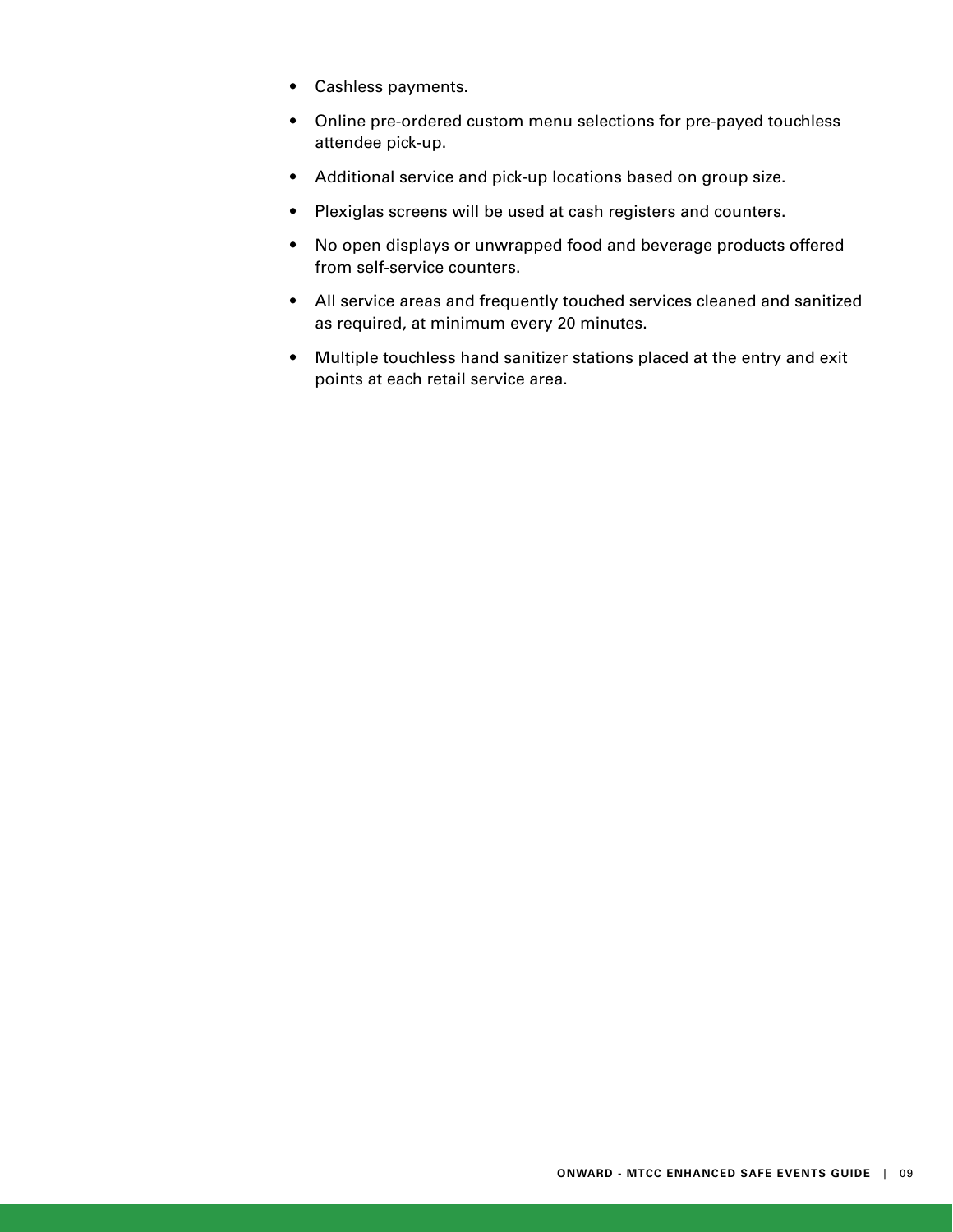## Event Organizers Considerations

Health and safety has always been at the forefront of every event we host. Additional health and safety strategies have been implemented and the following best practices have been designed for event organizers.

These considerations may evolve as necessary and include new recommendations to manage traffic flow, registration, meeting collateral and more. All events and meetings must follow safety guidelines set by the Government of Ontario and public health regulations.

We encourage you to review CAEM's Safe Reopening Guidelines, which have assisted us in developing a number of the recommendations and protocols below. It is important to note that CAEM's guidelines include professional oversight from infection prevention experts at Infection, Prevention and Control Canada.



**As of July 7th, 2020, face coverings or masks are mandatory in all indoor public spaces**



#### **A risk management plan template will be available for every event**



**Online registration is encouraged when possible**

**Health and Safety Protocols.** Your Event Manager is available to you throughout the process to provide clarification on these considerations as you plan your event. We recommend that every event designate a member of their team as a coordinator for all health and safety concerns.

As of July 7th, 2020, face coverings or masks are mandatory in all indoor public spaces. Event Organizers are responsible for providing masks to attendees.

**Risk Management Plan.** Events and meetings will be asked to submit their risk management plan, which will be reviewed by our team. A risk management plan template will be available for every event. Event organizers should have attendee lists available for contact tracing. If an event attendee tests positive for COVID-19 during or after an event, the event organizer will be responsible to notify the MTCC and work with Toronto Public Heath to assist with contact tracing if required.

**Registration**. We encourage event organizers to provide online registration where possible, to minimize physical contact.

**Materials.** Consider eliminating badges, badge holders and lanyards in favour of a barcoded confirmation on the participant's mobile device. If badges, holders and lanyards must be used, they should be cleaned and disinfected before distribution. We recommend that important information for attendees should be electronically posted.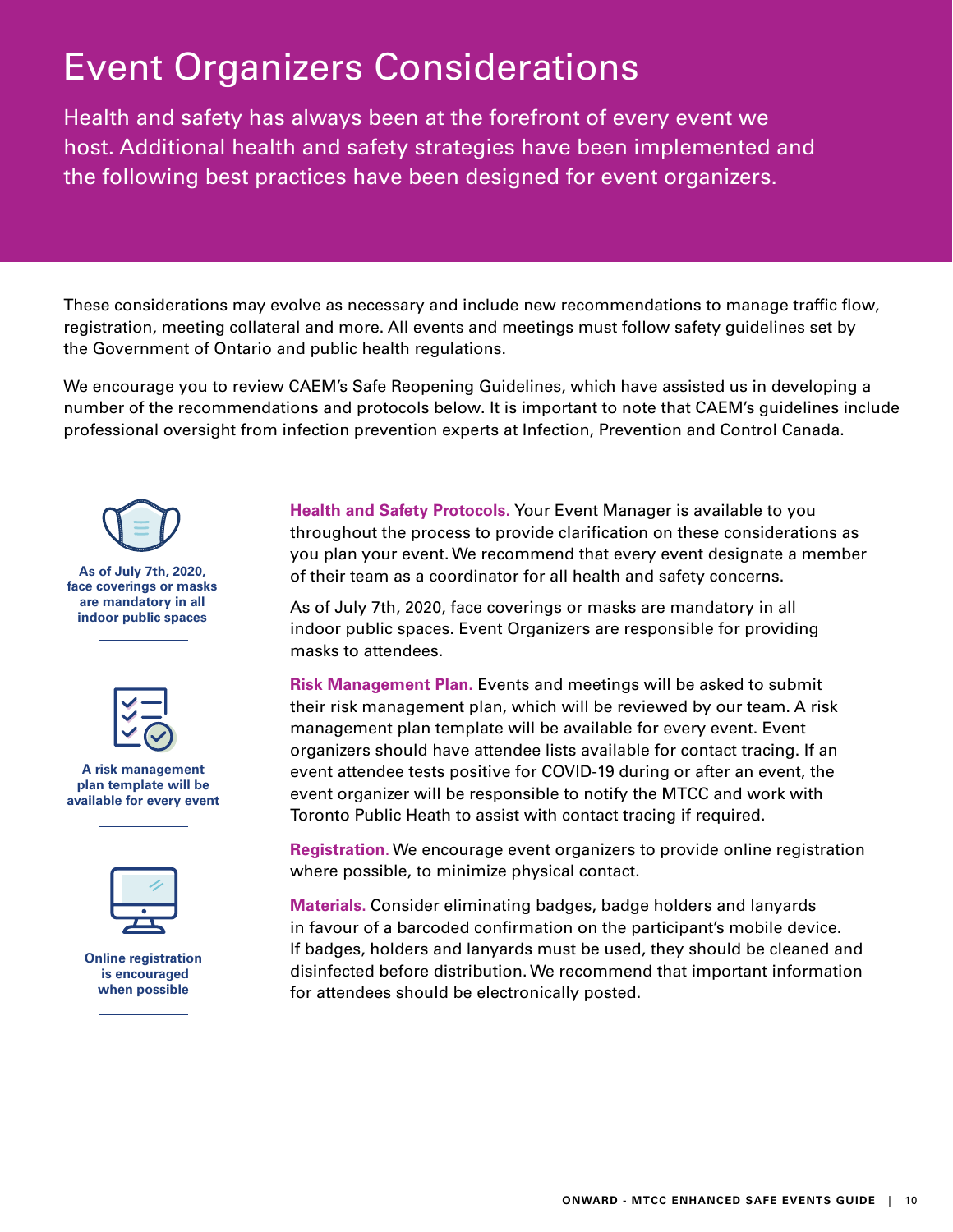**Exhibitor Move In/Out.** Ensure that you work with the MTCC during the set up and dismantling process to ensure the delivery and pick-up of material is managed according to a pre-set move-in and move-out schedule. The MTCC uses Voyage Control for freight management. It is the responsibility of the event organizer to manage the number of exhibitors and their workers on site during setup and dismantling.

**Communications.** Event Organizers should consider the following communications throughout the duration of their show:

- Communicate safe reopening guidelines in the exhibitor manual, on the exhibition website, on mobile apps and through push notifications (if applicable).
- Display signage throughout the exhibition site to communicate the most important health, hygiene and safety guidelines.
- Post signage within exhibition spaces, reminding participants to clean their hands regularly, avoid touching their face, practice respiratory etiquette and for exhibitors to clean and disinfect their booths regularly.
- Consider making announcements about the importance of washing and sanitizing hands, in addition to other safe reopening practices.
- Communicate with attendees in advance through email, social media channels, ticket purchasing sites and push notifications (if applicable) – key pieces of information, including updates from health organizations about admission policies; health, hygiene and safety guidelines; and crowd control guidelines.

**Contractors and Third-Party Services.** Service contractors and event organizers will share the responsibility of thoroughly sanitizing third-party equipment. Cleaning procedures should include frequency, cleaning method, etc. Cleaning protocols will be needed for presenters who use their own laptops and/or equipment.

**Additional Hand Sanitizer.** Our facility offers hand sanitizers strategically placed throughout the facility. We encourage event organizers to have additional hand sanitizer throughout their event space.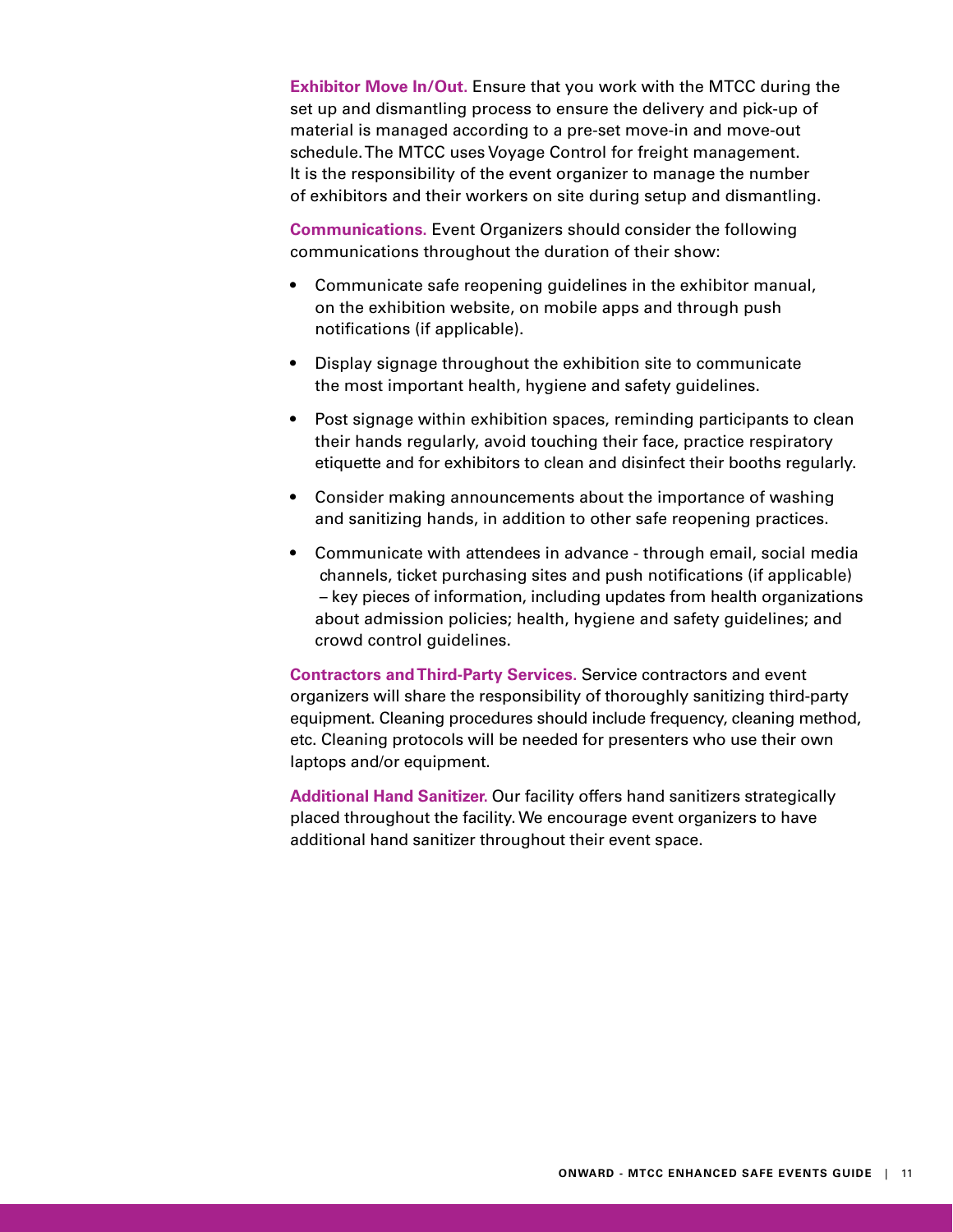### Employee Procedures

MTCC employees are highly trained in terms of health and safety. Even before COVID-19, our cleaning, safety and disinfection protocols were of the highest standards. Our SAFE customer service training teaches every employee that safety is the most important consideration before any task.

We recognize that our employees are key to creating a successful event. They will also play a central role as we move forward with strict cleaning, and safety guidelines. We have created the following new employee policies and procedures to promote a safe work environment and a safe experience for all visitors.



**In-depth training focuses on the proper way to wear and dispose of PPE**



**A risk management plan template will be available for every event**



**Frequent hand washing is an important strategy to stop the spread of viruses**

**Mandatory Training.** All employees receive mandatory training on new COVID-19 health and safety policies. The in-depth training focuses on the proper way to wear PPE and on how to follow heightened cleaning guidelines. Teams with frequent visitor contact receive additional training specific to their department. Our management team maintains constant communication with all employees to reinforce the strict adherence to all new policies.

**Revised Office Spaces.** Our office spaces follow new cleaning guidelines. As much as possible, we minimize the number of employees who share a workspace. In areas where our employees do share office space, workstations are kept at least two metres away from communal pathways. Enhanced cleaning and safety protocols for office spaces include the frequent disinfection of computers, keyboards, and desk surfaces. We also consider staggered shifts and plexiglas shields between workstations.

**Personal Protective Equipment (PPE).** All employees wear PPE as required and receive mandatory training on how to wear, remove and dispose PPE equipment. PPE is distributed to employees based on their roles and responsibilities in designated areas when they enter the facility. Employees whose responsibilities require gloves as indicated by medical experts will wear them. Examples include cleaning attendants and security officers, who are in direct contact with visitors. Signage is posted back of house to remind employees how to use and wear PPE.

**Hand Washing.** Correct hygiene and frequent hand washing is an important strategy to stop the spread of viruses. All MTCC employees have been trained on proper hand washing. They are required to wash their hands after they use the restroom, sneeze, touch their face, blow their nose, clean, sweep, mop, eat, drink, go on break and before or after they start a shift.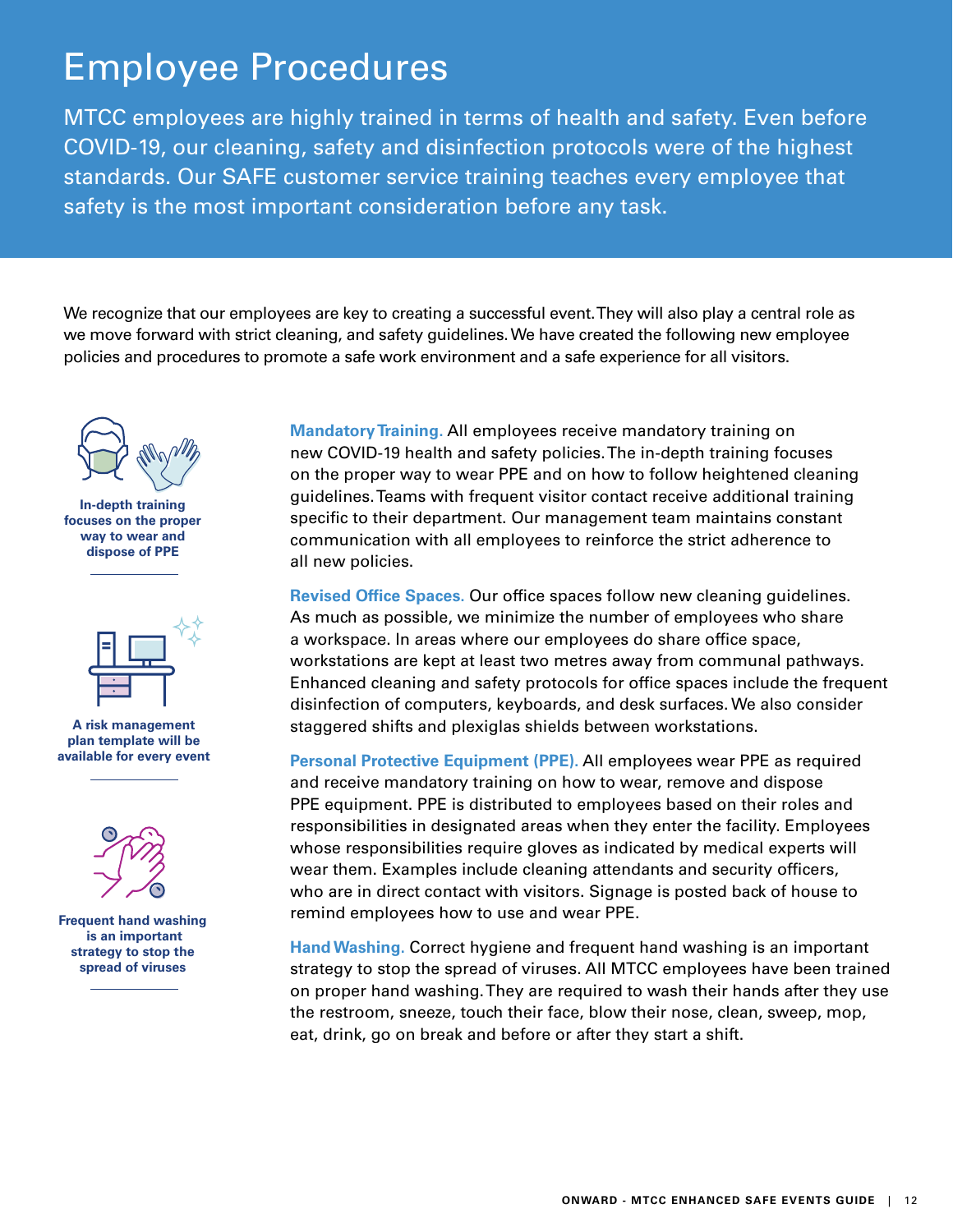**Hand Sanitizer.** Alcohol-based hand sanitizer (containing at least 60% ethanol or 70% isopropanol) stations are located throughout the back of house and office areas.

**Equipment.** Shared equipment, including machinery, tools, printers etc. are cleaned and sanitized frequently.

**Signage.** Signage is posted in high traffic areas throughout the back of house and administrative areas. It is placed strategically to remind employees to properly wear, handle and dispose of PPE. The signs emphasize how to use gloves and masks based on recommendations made by Toronto Public Health.

**Daily Pre-Shift & Back of House Briefings.** Larger departments stagger employee arrival times to minimize traffic volume in corridors and service elevators.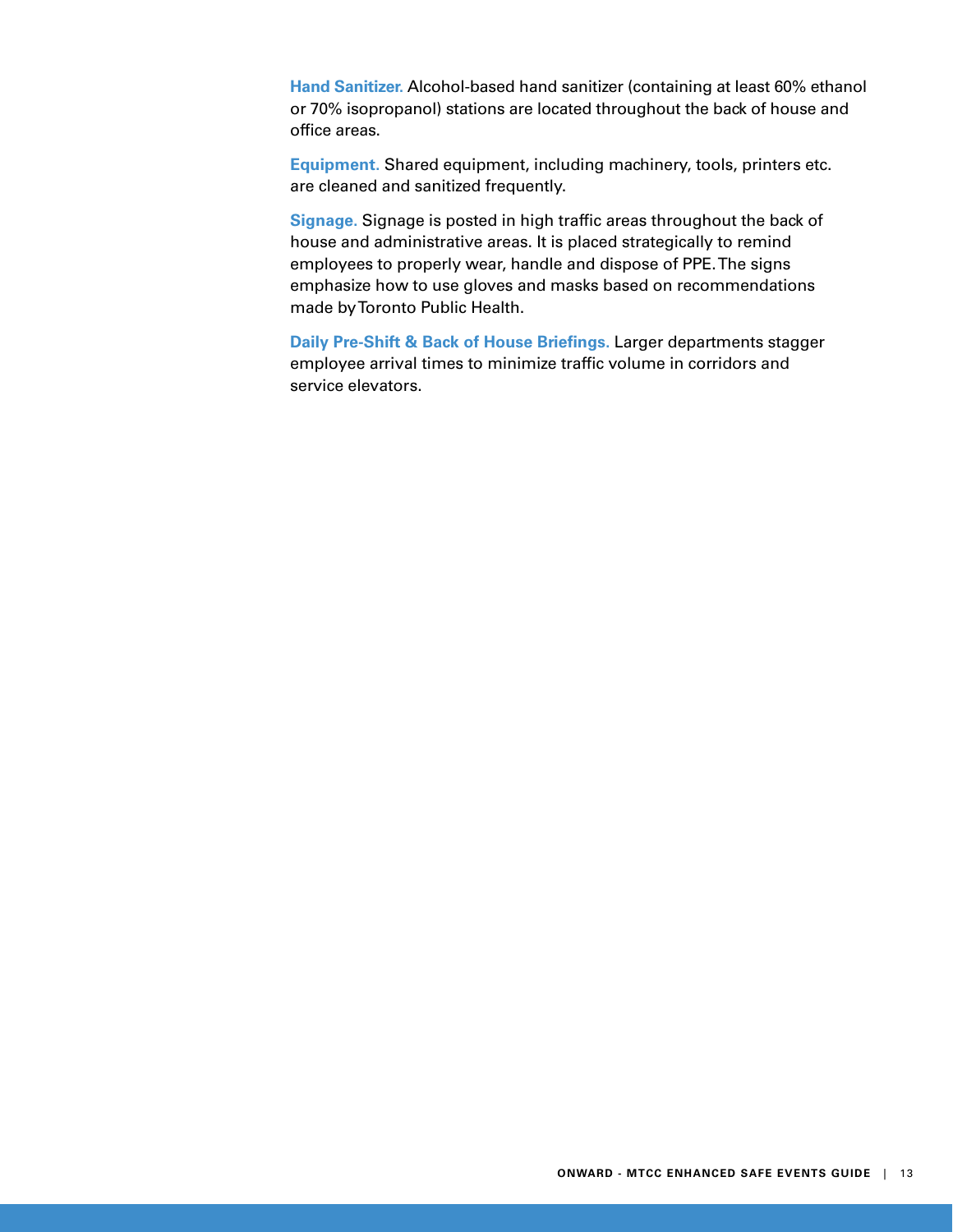## **CUSTOMER** CHECKLIST FOR EVENTS



#### **HEALTH & SAFETY**

| <b>Responsibility</b>                                                                                                                             | <b>MTCC</b>                                                                                                                                                                                                                                          | <b>Meeting / Event Organizer</b>                                                                                                                                                                                                                                     | <b>Supplier</b>                                                                                                                                                                                                          |
|---------------------------------------------------------------------------------------------------------------------------------------------------|------------------------------------------------------------------------------------------------------------------------------------------------------------------------------------------------------------------------------------------------------|----------------------------------------------------------------------------------------------------------------------------------------------------------------------------------------------------------------------------------------------------------------------|--------------------------------------------------------------------------------------------------------------------------------------------------------------------------------------------------------------------------|
| Appoint a designated<br>health and safety<br>representative for<br>the event.                                                                     | ✔ MTCC has a designated<br>health and safety point<br>person who will be<br>available to employees,<br>suppliers, event<br>organizers and exhibitors<br>to ensure that best<br>practice guidelines and<br>public health regulations<br>are followed. | $\checkmark$ A designated health and safety<br>point person will collaborate<br>with the MTCC to ensure that<br>best practice guidelines and<br>public health regulations are<br>followed for the duration of the<br>event from planning to move-in<br>and move-out. | $\checkmark$ A designated health<br>and safety point person<br>will collaborate with the<br>MTCC and the event<br>organizer to ensure that<br>best practice guidelines<br>and public health<br>regulations are followed. |
| Implement a pre-<br>screening and contact<br>tracing process.                                                                                     |                                                                                                                                                                                                                                                      | $\checkmark$ Staff, attendees and volunteers                                                                                                                                                                                                                         | $\checkmark$ Employees                                                                                                                                                                                                   |
| Encourage frequent<br>hand washing and<br>frequent use of sanitizer.                                                                              |                                                                                                                                                                                                                                                      | $\checkmark$ Event staff and attendees                                                                                                                                                                                                                               | $\checkmark$ Employees                                                                                                                                                                                                   |
| Implement training<br>on the safe use of<br>protective equipment,<br>including masks, eye<br>protection and gloves.                               |                                                                                                                                                                                                                                                      | $\checkmark$ Event staff                                                                                                                                                                                                                                             | $\checkmark$ Employees                                                                                                                                                                                                   |
| Promote contactless<br>payment. If a cash<br>payment occurs,<br>event staff must<br>immediately sanitize<br>their hands after<br>the transaction. |                                                                                                                                                                                                                                                      | $\checkmark$                                                                                                                                                                                                                                                         |                                                                                                                                                                                                                          |
| Disinfect shared<br>equipment after<br>use, including<br>machinery, tools<br>and AV equipment.                                                    |                                                                                                                                                                                                                                                      | ✔                                                                                                                                                                                                                                                                    |                                                                                                                                                                                                                          |
| Use disinfectant<br>approved by<br>Health Canada.                                                                                                 | $\checkmark$ ONWARD page 4                                                                                                                                                                                                                           | $\checkmark$                                                                                                                                                                                                                                                         | $\checkmark$                                                                                                                                                                                                             |
| Place transparent<br>partitions between<br>employees and<br>the public.                                                                           |                                                                                                                                                                                                                                                      | $\checkmark$ In contracted space at<br>information booths, service<br>counters, registration areas,<br>box offices, etc.                                                                                                                                             | $\checkmark$ At information booths,<br>service counters,<br>registration areas, etc.                                                                                                                                     |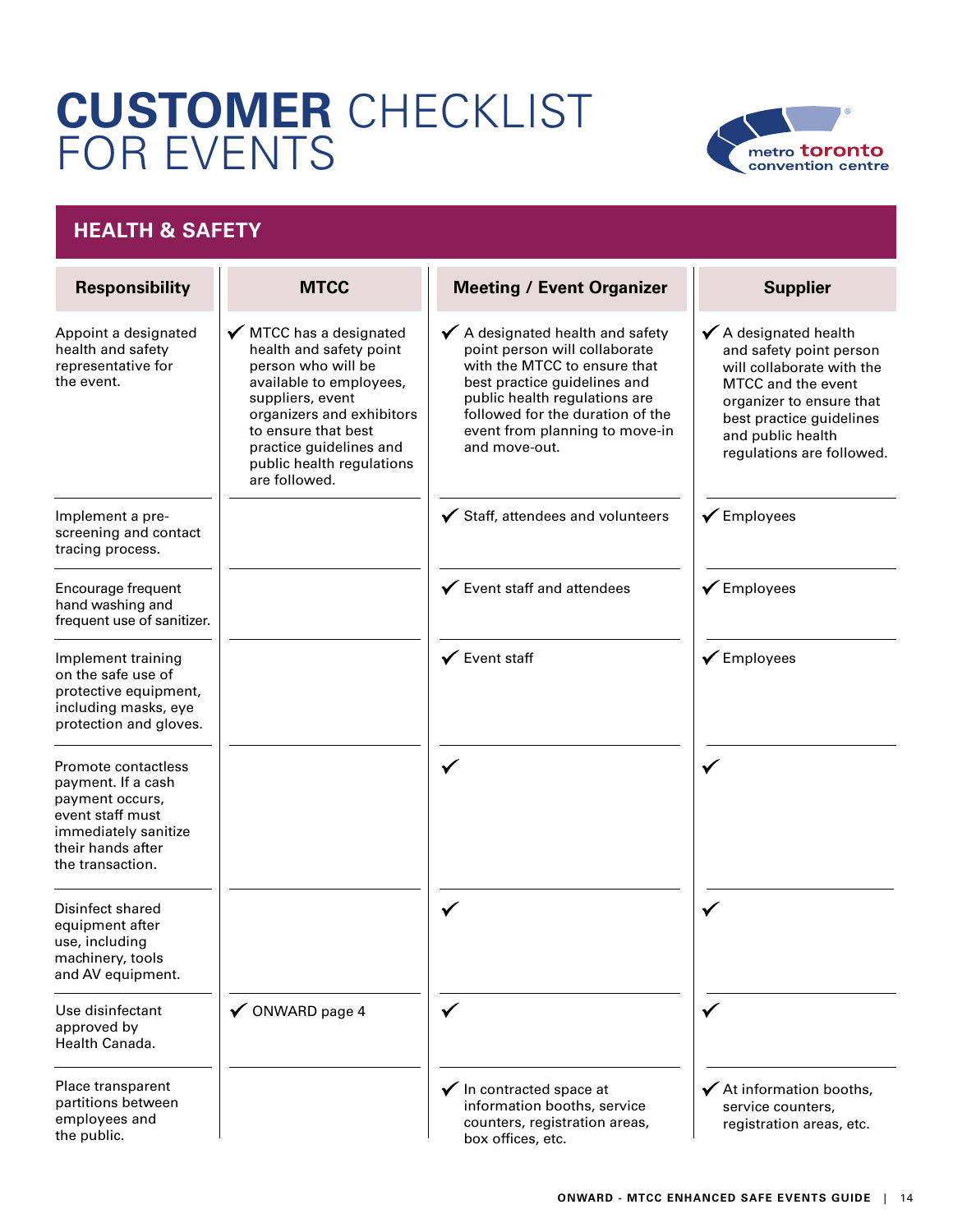| <b>Responsibility</b>                                                                                                                         | <b>MTCC</b>     | <b>Meeting / Event Organizer</b>                                                                                   | <b>Supplier</b>                                           |
|-----------------------------------------------------------------------------------------------------------------------------------------------|-----------------|--------------------------------------------------------------------------------------------------------------------|-----------------------------------------------------------|
| Develop a contact policy,<br>including no shaking<br>hands, exchanging<br>business cards, and<br>contactless payment.                         |                 | ✔ Encourage an attendee<br>contact policy                                                                          |                                                           |
| Post signage stating<br>public health regulations.                                                                                            | $\checkmark$    | $\checkmark$ Within contracted space                                                                               |                                                           |
| Hand sanitizing stations.                                                                                                                     | ✔ ONWARD page 4 | $\checkmark$ Provide hand sanitizing stations<br>within the event space (eg. meeting<br>rooms and exhibit floors). | $\checkmark$ In work areas, offices<br>and storage rooms. |
| Increase frequency<br>of sanitization.                                                                                                        | ✔               |                                                                                                                    |                                                           |
| Promote contactless<br>transfer of information<br>by favouring sending<br>information by email,<br>electronic signatures<br>and file sharing. |                 | $\checkmark$                                                                                                       |                                                           |
| Operate food service<br>areas in accordance<br>with public health<br>guidelines.                                                              | ✔ ONWARD page 7 |                                                                                                                    |                                                           |
| Enhance disinfecting of<br>high-touch surfaces.                                                                                               | ✔ ONWARD page 4 |                                                                                                                    |                                                           |
| Ensure offices follow<br>public health guidelines.                                                                                            |                 |                                                                                                                    |                                                           |

#### **PHYSICAL DISTANCING MEASURES** (Only When Required By Provincial Mandates)

| <b>Responsibility</b>                                                          | <b>MTCC</b> | <b>Meeting / Event Organizer</b> | <b>Supplier</b> |
|--------------------------------------------------------------------------------|-------------|----------------------------------|-----------------|
| Communicate<br>appropriate physical<br>distancing rules.                       |             | $\checkmark$                     |                 |
| Add barriers, floor<br>indicators and/or<br>additional attendants.             |             |                                  |                 |
| Ensure room layouts<br>are in accordance<br>with public health<br>regulations. |             | $\checkmark$                     | $\checkmark$    |
| Post maximum<br>capacity signage.                                              | ✓           | M                                |                 |
| Ensure physical<br>distancing during<br>dismantling and set up.                |             | $\checkmark$                     |                 |